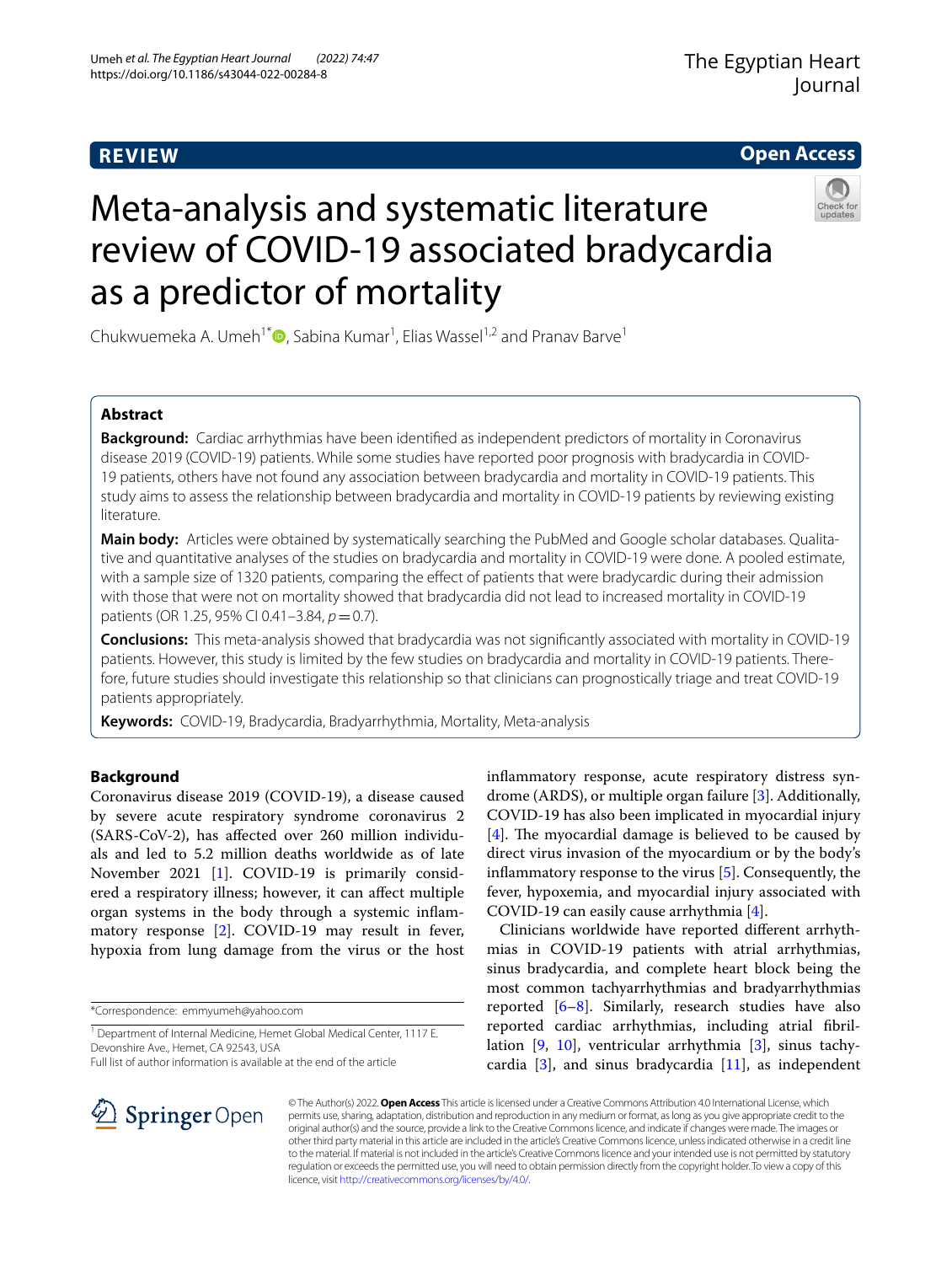predictors of mortality in COVID-19 patients. While some studies have reported poor prognosis with bradycardia in COVID-19 patients [[11,](#page-7-0) [12](#page-7-1)], others have not found any association between bradycardia and mortality in COVID-19 patients [[10](#page-6-8), [13](#page-7-2)]. This study aims to assess the relationship between bradycardia and mortality in COVID-19 patients by reviewing existing literature.

## **Main text**

## **Study design and outcome**

Our meta-analysis was designed according to the guidelines included in the PRISMA statement. Our study hypothesis is that bradycardia in COVID-19 patients is associated with mortality. A study protocol was not registered prior to the study.

#### **Literature search and data extraction**

Articles were obtained on April 10, 2022, by searching PubMed database and Google scholar titles with the keywords: bradycardia and COVID-19, bradycardia and COVID-19 mortality, bradyarrhythmia and COVID-19, bradyarrhythmia and COVID-19 mortality. The articles were manually reviewed by one of the authors and information on the number of patients that reported bradycardia and mortality was extracted into a datasheet in excel (Appendix 1). We excluded studies not written in English.

# **Methods for assessing the quality of studies and risk of bias**

We assessed the quality of the primary studies using the National Institute of Health Study Quality Assessment Tools [\[14](#page-7-3)]. Two authors independently assessed the quality of the primary studies. In case of disagreement between the two authors, the matter was discussed and decided by consensus. The presence of publication bias for each outcome was assessed using funnel plots.

## **Data synthesis**

We did qualitative data analysis by reviewing the studies, extracting essential information, and describing the similarities and diferences in the study outcomes. Additionally, we calculated the odds ratio (OR) and 95% confdence interval (CI) for mortality in patients with and without bradycardia in each study and the combined composite odds ratio for mortality in the studies. We used the random efect model and tested the null hypothesis using Z-test. A *p* value of <0.05 was interpreted as statistically signifcant. We tested heterogeneity in study outcomes using the Chi-square test and the  $I^2$  statistic. We did not perform a sensitivity analysis because of the limited number of studies in the analysis. The analysis was done using Comprehensive Meta-Analysis Version 3.

# **Identifcation of relevant studies**

Our search produced 476 articles, of which 250 were unique articles after the removal of duplicate publications. We screened the 250 abstracts to assess if they met the inclusion and exclusion criteria in the review, after which we reviewed the full text of 11 articles. Articles excluded include case reports or case series  $(n=92)$ , articles that did not include COVID-19 mortality data  $(n=147)$ , articles with COVID-19 mortality data not related to bradycardia  $(n=4)$ , and articles that did not have mortality data on patients without bradycardia  $(n=1)$  (Fig. [1](#page-2-0)).

In our qualitative analysis, we reviewed six studies on COVID-19 associated with bradycardia and mortality, including two conference abstracts and a study on relative bradycardia. However, our meta-analysis analyzed three studies on bradycardia and mortality in COVID-19 patients, excluding the conference abstracts and the study on relative bradycardia. The authors had access to the full text of all the relevant studies identifed by the search strategy. We also made multiple unsuccessful attempts to get more data from the authors of the conference abstracts.

### **Risk of bias assessment**

Table [1](#page-3-0) shows the quality of each of the three primary studies in the meta-analysis using the National Institute of Health Study Quality Assessment (NIHSQA) Tool for observational cohort and cross-sectional studies. The primary studies in the meta-analysis were of good quality based on the NIHSQA tool for observational cohort and cross-sectional studies with a low risk of withinstudy bias. The heterogeneity between the studies was considerable with Tau<sup>2</sup>: 0.65; Chi<sup>2</sup>: 6.5; *df*: 2 ( $p = 0.038$ ); and  $I^2$ : 69.2, hence the use of the random effect model in our analysis. The funnel plot did not show any significant publication bias in the primary outcome assessed, given the meta-analysis's small number of primary studies (Fig. [2\)](#page-3-1).

### **Qualitative result**

## **Bradycardia and mortality in COVID‑19 patients**

We found three studies and two conference abstracts on bradycardia and mortality in COVID-19 patients. The two conference abstracts, Zaidi et al. and Farouji et al., and one of the observational studies, Antwi-Amoabeng et al., found no statistically signifcant association between bradycardia and mortality [\[10](#page-6-8), [13,](#page-7-2) [15](#page-7-4)]. However, the large multicenter study by Kumar et al. found a signifcant association between bradycardia and mortality when bradycardic patients were compared with patients with normal heart rates [\[11\]](#page-7-0). Similarly, Chalkias et al.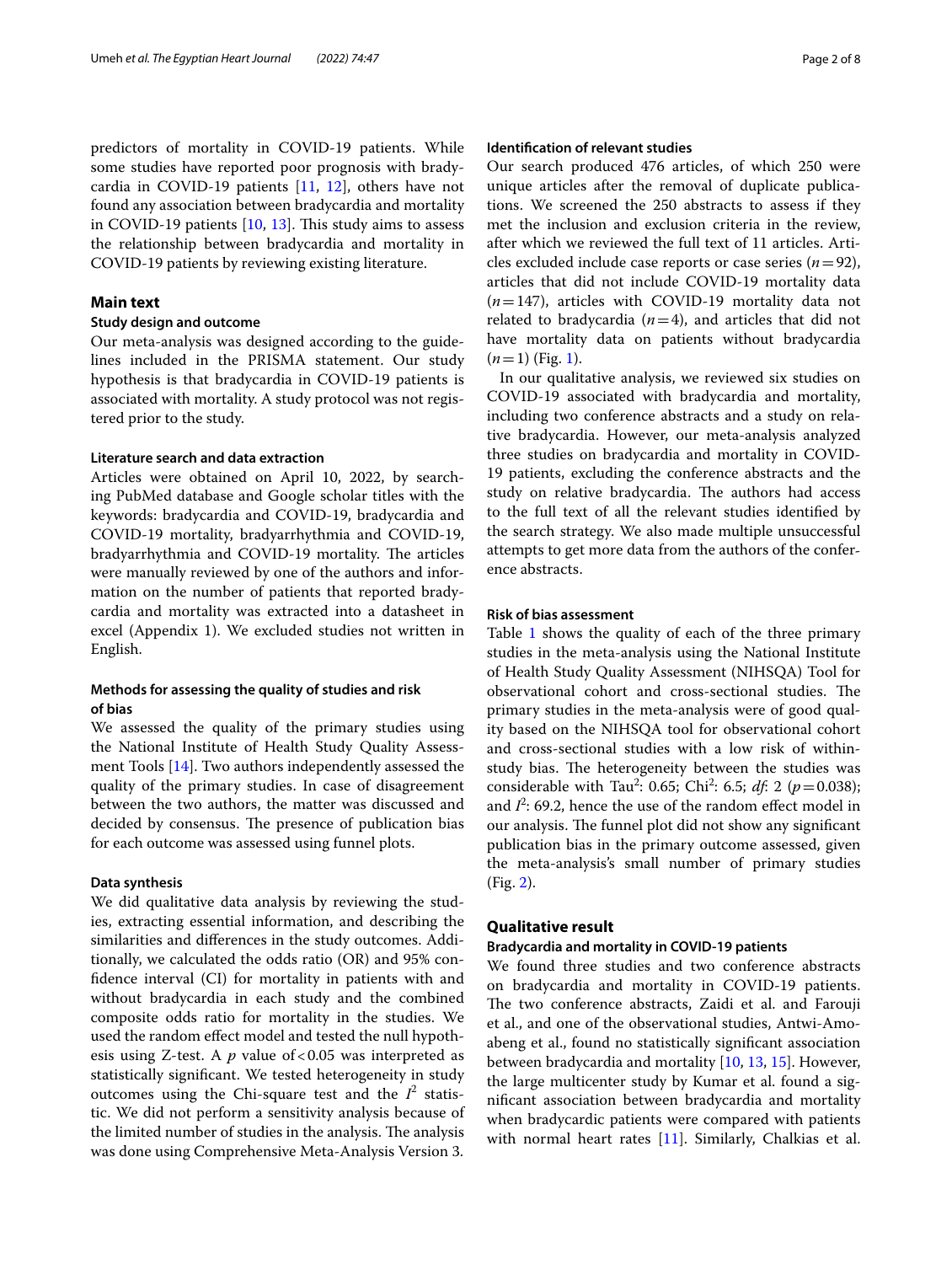



<span id="page-2-0"></span>found that the onset of sinus bradycardia during their COVID-19 admission was associated with mortality in intensive care patients. [\[16](#page-7-5)]

# **Brief description of studies on bradycardia and mortality in COVID‑19 patients**

Kumar et al. studied bradycardia as a predictor of mortality in COVID-19 patients. The study was a multisite retrospective observational study that included seven hospitals in Southern California and involved 1053 patients. Bradycardia was defned as a heart rate less than 60 beats per minute during continuous heart monitoring. Twenty-fve percent of patients had bradycardia. The study found that patients with bradycardia were 6.59 times (95% CI [2.83–15.36]) more likely to die

than a sub-set of patients with normal heart rates. Their study also showed no statistically signifcant correlation between hypoxia and bradycardia. However, the study did not report the odds of death of bradycardic patients compared to all those without bradycardia, including those with normal heart rate and those with tachycardia.  $[11]$  $[11]$ 

Chalkias et al. studied the incidence of sinus bradycardia and its effect on mortality. The study was a singlecenter study involving 81 patients that required ICU level of care. After adjusting for diferent confounding factors, they found that the onset of sinus bradycardia was associated with mortality  $(p < 0.001)$ . However, all the patients in the study eventually had bradycardia. Bradycardia was determined by a heart rate of less than 60 during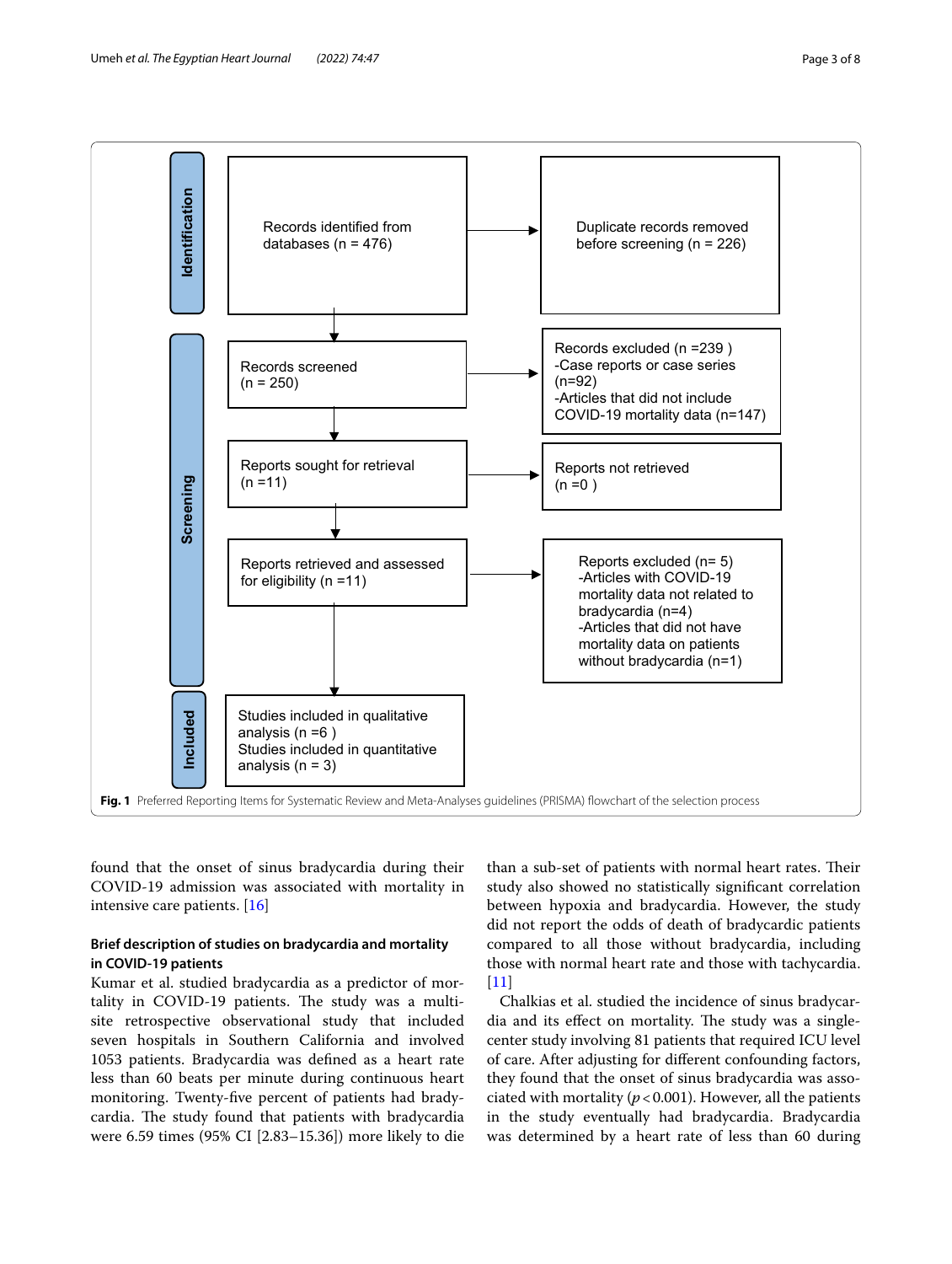# <span id="page-3-0"></span>**Table 1** Shows the assessment of the quality of studies in the meta-analysis

| <b>Criteria</b>                                                                                                                                                                                                                                  |                                | Study                   |                                   |  |
|--------------------------------------------------------------------------------------------------------------------------------------------------------------------------------------------------------------------------------------------------|--------------------------------|-------------------------|-----------------------------------|--|
|                                                                                                                                                                                                                                                  | <b>Chalkias</b><br>et al. [16] | Kumar<br>et al.<br>[11] | Antwi-<br>Amoabeng<br>et al. [10] |  |
| 1. Was the research question or objective in this paper clearly stated?                                                                                                                                                                          | Yes                            | Yes                     | Yes                               |  |
| 2. Was the study population clearly specified and defined?                                                                                                                                                                                       | Yes                            | Yes                     | Yes                               |  |
| 3. Was the participation rate of eligible persons at least 50%?                                                                                                                                                                                  | Yes                            | Yes                     | Yes                               |  |
| 4. Were all the subjects selected or recruited from the same or similar populations (including the same time<br>period)? Were inclusion and exclusion criteria for being in the study prespecified and applied uniformly to all<br>participants? | Yes                            | Yes                     | Yes                               |  |
| 5. Was a sample size justification, power description, or variance and effect estimates provided?                                                                                                                                                | <b>NA</b>                      | <b>NA</b>               | <b>NA</b>                         |  |
| 6. For the analyses in this paper, were the exposure(s) of interest measured prior to the outcome(s) being meas-<br>ured?                                                                                                                        |                                | Yes                     | Yes                               |  |
| 7. Was the timeframe sufficient so that one could reasonably expect to see an association between exposure and<br>outcome if it existed?                                                                                                         | Yes                            | Yes                     | Yes                               |  |
| 8. For exposures that can vary in amount or level, did the study examine different levels of the exposure as<br>related to the outcome (e.g., categories of exposure, or exposure measured as continuous variable)?                              | <b>NA</b>                      | <b>NA</b>               | <b>NA</b>                         |  |
| 9. Were the exposure measures (independent variables) clearly defined, valid, reliable, and implemented consist-<br>ently across all study participants?                                                                                         | Yes                            | Yes                     | Yes                               |  |
| 10. Was the exposure(s) assessed more than once over time?                                                                                                                                                                                       | <b>NA</b>                      | <b>NA</b>               | <b>NA</b>                         |  |
| 11. Were the outcome measures (dependent variables) clearly defined, valid, reliable, and implemented consist-<br>ently across all study participants?                                                                                           | Yes                            | Yes                     | Yes                               |  |
| 12. Were the outcome assessors blinded to the exposure status of participants?                                                                                                                                                                   | <b>NR</b>                      | <b>No</b>               | <b>NR</b>                         |  |
| 13. Was loss to follow-up after baseline 20% or less?                                                                                                                                                                                            | Yes                            | Yes                     | Yes                               |  |
| 14. Were key potential confounding variables measured and adjusted statistically for their impact on the relation-<br>ship between exposure(s) and outcome(s)?                                                                                   | Yes                            | Yes                     | Yes                               |  |

\* NA, not applicable; NR, not reported

<span id="page-3-1"></span>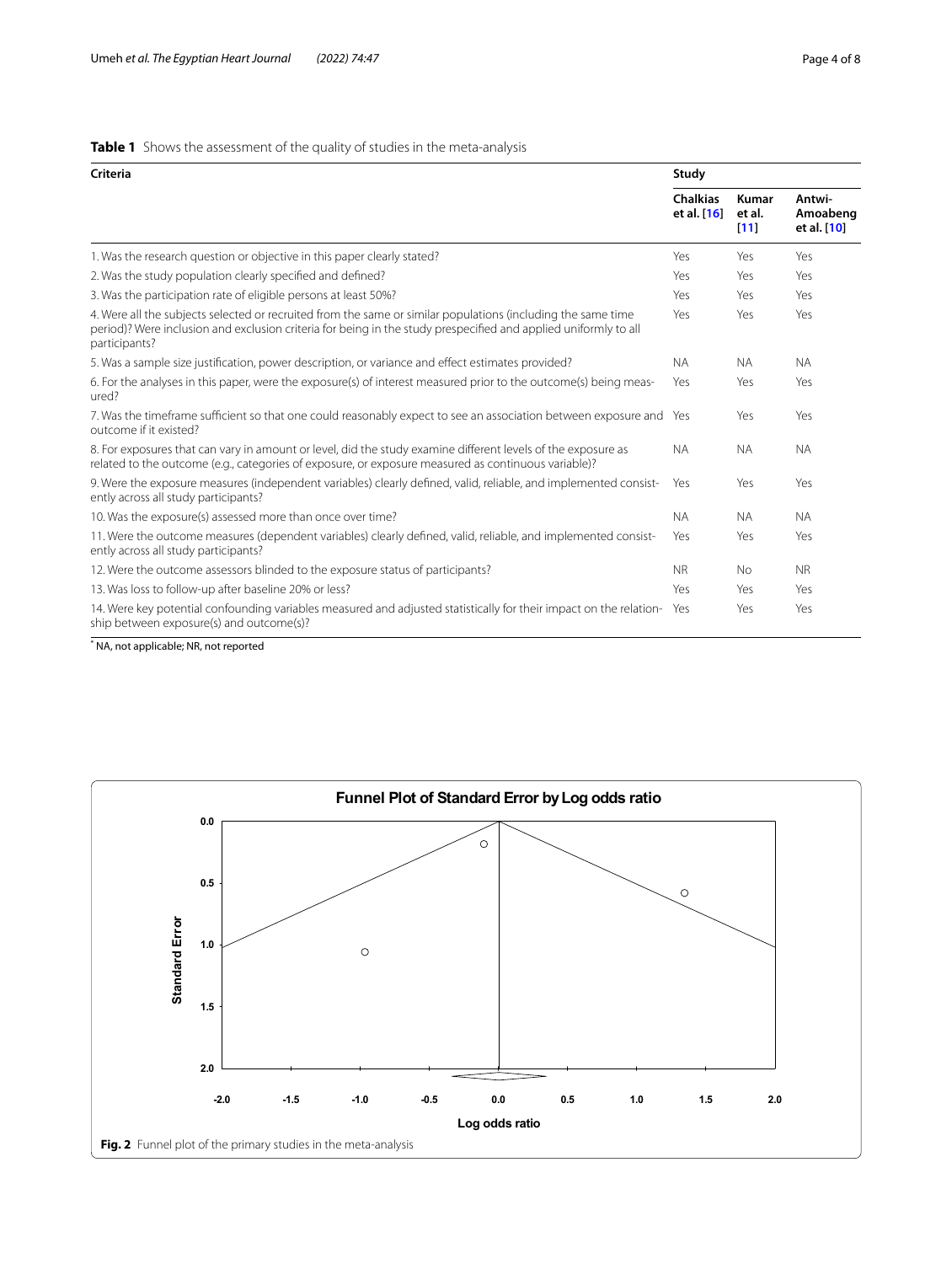continuous heart monitoring. They also found that sinus bradycardia was not associated with myocardial necrosis or the use of medication that induces bradycardia. [\[16](#page-7-5)]

Antwi-Amoabeng et al. studied the association between electrocardiographic features and mortality in 186 COVID-19 patients. An electrocardiogram (ECG) was done on the patients after testing positive for COVID-19. Only seven percent of the patients had sinus bradycardia on ECG. Bradycardia was not associated with mortality. However, A-Fib, atrial futter, and ST-segment depression were found to be predictive of mortality. [\[10](#page-6-8)]

Zaidi et al. studied the association between sinus bradycardia and the severity of COVID-19 infection, including survival outcomes. The study was a multi-site retrospective observational study that included four hospitals and involved 1415 patients. They found that patients with incident bradycardia on three consecutive days were more likely to require ICU admission than those without these events  $(p=0.001)$ . However, there was no signifcant association between bradycardia and survival to hospital discharge  $(p=0.761)$ . Conversely, they found that tachycardia on day-3 of admission compared to normal heart rate was statistically signifcantly associated with 7-day mortality  $(p < 0.001)$ .

Farouji et al. studied the relationship between transient sinus bradycardia on initial admission and clinical outcomes in 490 COVID-19 patients. They found that patients with transient sinus bradycardia on hospital admission were more likely to require intubation than those without it  $(p=0.041)$ . Additionally, transient sinus bradycardia on admission was associated with the risk of mortality ( $p = 0.052$ ), though not statistically significant.

#### **Relative bradycardia and mortality in COVID‑19 patients**

Oliva et al. studied the association between relative bradycardia and mortality in 101 COVID-19 patients with a fever of ≥ 38.3 °C. In the study, relative bradycardia was defned as heart rate<90 bpm and concomitant fever (temperature  $\geq$  38.3 °C). Forty-two percent of these patients had relative bradycardia. They found that ICU admission and in-hospital mortality were not associated with relative bradycardia. [[17\]](#page-7-6)

## **Quantitative result**

The pooled estimate of the effect of bradycardia on mortality in COVID-19 patients compared to patients who were not bradycardic with 1320 patients showed that bradycardia did not lead to increased mortality in COVID-19 patients (OR 1.25, 95% CI 0.41–3.84,  $p=0.7$ ) (Fig. [3\)](#page-4-0).

# **Discussion**

Our study found that bradycardia was not associated with mortality in COVID-19 patients. This result is contrary to the largest study on bradycardia and mortality by Kumar et al. that showed that bradycardia was predictive of mortality in COVID-19 patients.  $[11]$  $[11]$  The possible explanation for this is that Kumar et al. reported bradycardia being associated with mortality when bradycardic patients are compared to a subset of patients with normal heart rates. However, they excluded patients with tachycardia. Our study compared bradycardic patients with non-bradycardic patients, including patients with normal heart rates and tachycardic patients. Tachycardia has been associated with increased mortality in COVID-19 patients [\[3](#page-6-2)], and this might have explained why bradycardia was not associated with mortality in our study. Similarly, Olivia A et al. did not fnd any signifcant association between relative bradycardia, which is defned as heart rate<90 bpm, and concomitant fever (temperature  $\geq$  38.3 °C) and mortality in COVID-19 patients. [\[17\]](#page-7-6)

<span id="page-4-0"></span>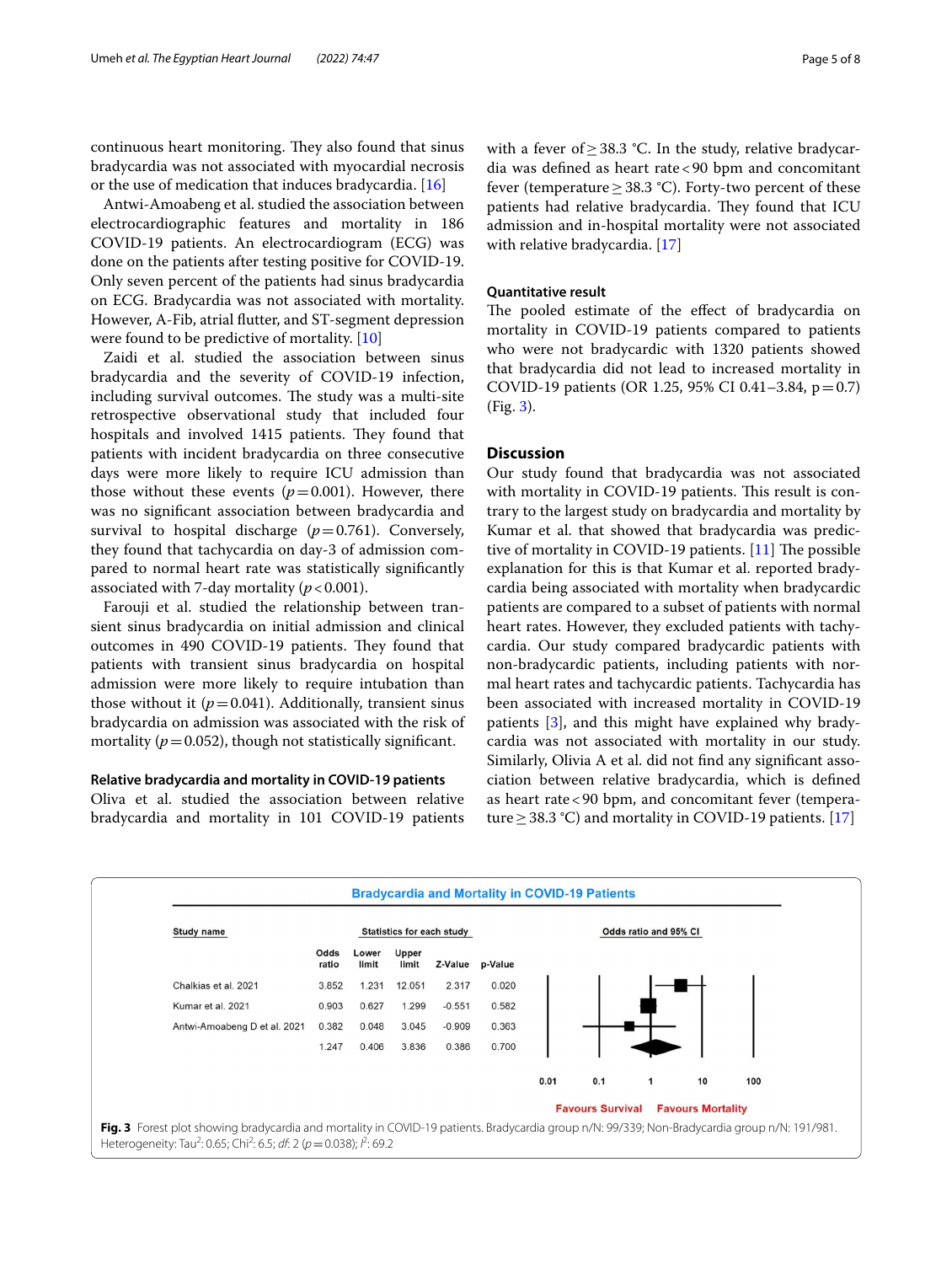The average incidence of bradycardia in the three studies in our meta-analysis was 26%. The large variation in the incidence of bradycardia in the primary studies may be due to the diference in the study design. Kumar et al. and Chalkias et al. used continuous cardiac monitoring to determine bradycardia in all hospitalized COVID-19 patients and patients admitted to the ICU and reported a bradycardia incidence of 24.9% and 79%, respectively. [[10,](#page-6-8) [16\]](#page-7-5) Conversely, Antwi-Amoabeng et al. used ECG done after COVID-19 diagnosis to determine bradycardic patients and reported an incidence of seven percent  $[10]$  $[10]$ . Thus, using an ECG done after the COVID-19 diagnosis will likely underestimate the incidence of sinus bradycardia in COVID-19 patients. Conversely, Chalkias et al. measured bradycardia in only ICU patients and will likely lead to over-estimation of bradycardia. [[16](#page-7-5)]

The mechanism of bradycardia in COVID-19 appears to be multifactorial. It could be caused by the direct pathogenic efect of the virus on the myocardium, hypoxia, drug toxicity, severe downregulation of myocardial angiotensin-converting enzyme 2 (ACE2) pathways resulting in myocardial infammation, or the efect of the infammatory cytokines on the heart [\[10,](#page-6-8) [18,](#page-7-7) [19\]](#page-7-8). However, the direct pathogenic efect of the COVID-19 virus on pacemaker cells and the efect of the systemic infammation on cardiac pacemaker cells are the two most commonly proposed mechanisms of bradycardia [\[18](#page-7-7), [19](#page-7-8)]. Betablockers and hypoxia were not associated with bradycardia in both Kumar et al. and Chalkias et al. studies. [\[11](#page-7-0), [16\]](#page-7-5)

Similarly, relative bradycardia has been reported in COVID-19 patients [\[17](#page-7-6), [20,](#page-7-9) [21](#page-7-10)]. Physiologically, the heart rate is expected to increase by about ten beats for each degree increase in temperature in degrees Fahrenheit. Thus, a temperature of 101  $\degree$ F (38.3  $\degree$ C) is expected to have a corresponding heart rate of about 110 [\[22](#page-7-11)]. Relative bradycardia has been reported in infectious processes like typhoid and Q-fever and non-infectious processes like drug fever. The most common cause of relative bradycardia in patients with fever is the use of beta-blocker medications [\[22](#page-7-11)]. However, beta-blockers have not been associated with bradycardia in COVID-19 and are unlikely to cause relative bradycardia seen in COVID-19 patients  $[11, 16]$  $[11, 16]$  $[11, 16]$ . The direct pathogenic effect of the COVID-19 virus on cardiac pacemaker cells and/ or the efect of infammatory cytokines on cardiac pacemaker cells has been proposed as possible causes of relative bradycardia. [\[20,](#page-7-9) [23](#page-7-12)]

#### **Limitations of the study**

One of the major limitations is the few studies combined in the meta-analysis due to the limited studies that reported bradycardia and its association with mortality in COVID-19 patients. Thus, the small number of studies and participants may make it difficult to detect an effect, even if one exists, so the results of this analysis should be interpreted with caution. Furthermore, two conference abstracts identifed during the literature search were not included in the meta-analysis because of incomplete data, which could potentially bias our study's result. However, both conference abstracts did not fnd any statistically signifcant relationship between bradycardia and COVID-19 mortality, which is consistent with the fndings of our meta-analysis. Additionally, the heterogeneity of the studies in the meta-analysis is considerable and could have afected the conclusion of our study. However, we mitigated the effect of the heterogeneity in our analysis by using a random-efects model for the metaanalysis, which assumes that the primary studies are heterogeneous and gives a more conservative estimate of efect. Finally, our study is a combination of observational studies, and there could have been unmeasured or unadjusted confounders that afected the study outcome in the primary studies.

# **Implications of the results for practice, policy, and future research**

Our study showed that bradycardia was not signifcantly associated with mortality in COVID-19 patients. The implication for practice is that there might be no mortality beneft in aggressively treating asymptomatic sinus bradycardia in COVID-19 patients.

The opportunities for future research include more studies to investigate the relationship between bradycardia and mortality in COVID-19 patients. Some studies have suggested that bradycardia in COVID-19 patients might be harbingers of a more severe disease. Therefore, understanding that association may help clinicians prognostically triage the patients appropriately. Additionally, it may be interesting to see the efect of bradycardia in diferent sub-groups of COVID-19 patients, such as symptomatic vs. asymptomatic patients and younger vs. older patients.

# **Conclusions**

The result of this meta-analysis showed that bradycardia was not signifcantly associated with mortality in COVID-19 patients. However, this study is limited by the few studies on bradycardia and mortality in COVID-19 patients. Therefore, future studies should investigate this relationship so clinicians can prognostically triage and treat COVID-19 patients appropriately.

# **Appendix**

See Table [2.](#page-6-9)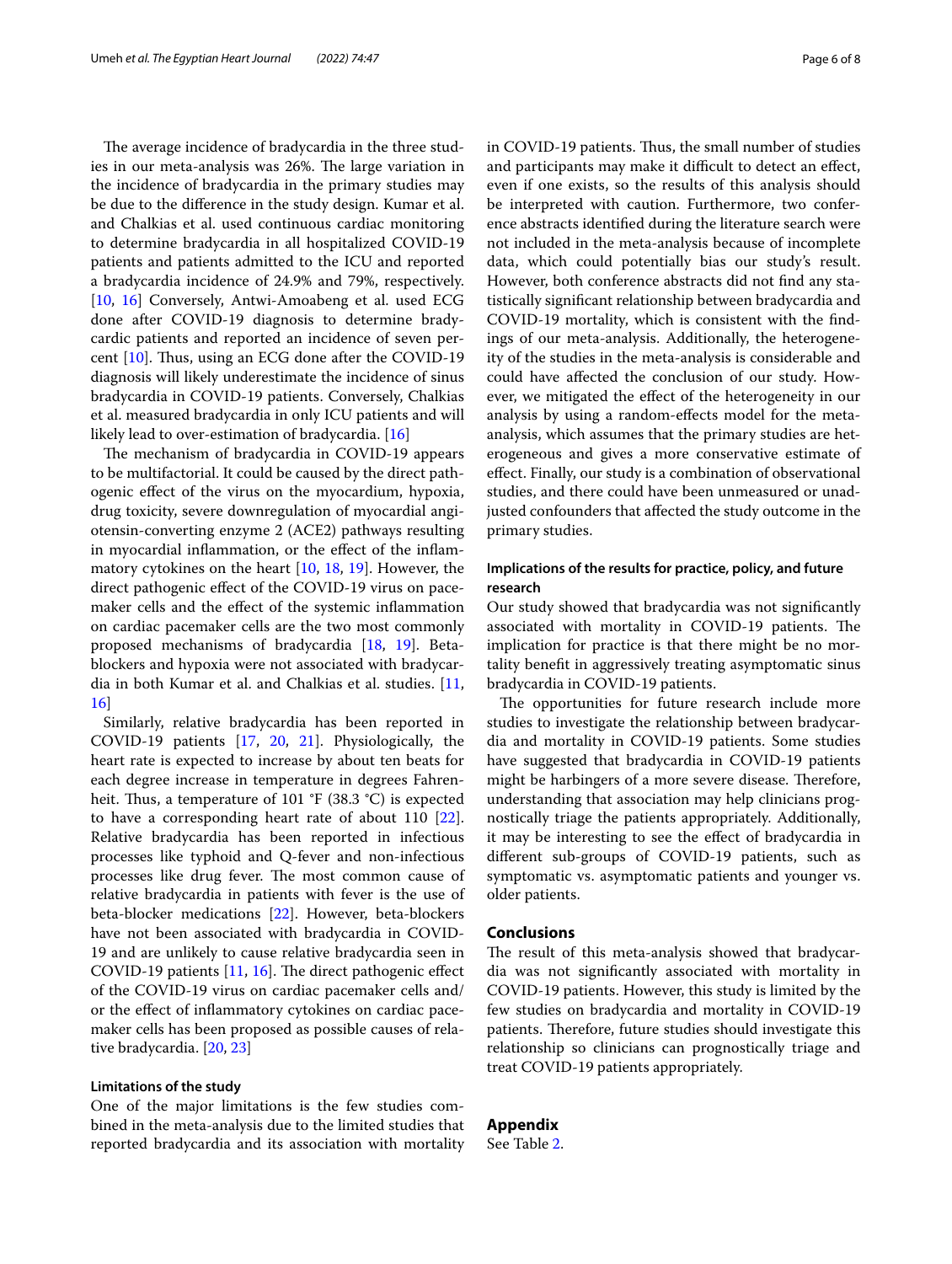## <span id="page-6-9"></span>**Table 2** Summary of studies included in the meta-analysis

| Study                             | Country of<br>study | <b>Definition of</b><br>bradycardia                                                                                             | <b>Patients</b><br>analyzed in the<br>study                                      | <b>Patients</b><br>that had<br>bradycardia | <b>Patients</b><br>without<br>bradycardia | <b>Number</b><br>that died in<br>bradycardia<br>group | Number that<br>died in non-<br>bradycardia<br>group |
|-----------------------------------|---------------------|---------------------------------------------------------------------------------------------------------------------------------|----------------------------------------------------------------------------------|--------------------------------------------|-------------------------------------------|-------------------------------------------------------|-----------------------------------------------------|
| Chalkias et al. [16] Greece       |                     | Heart rate $< 60$<br>BPM on con-<br>tinuous heart rate<br>monitoring                                                            | Consecutive<br>patients requiring<br>ICU admission                               | 64                                         | 17                                        | 52                                                    | 9                                                   |
| Kumar et al. [11]                 | <b>USA</b>          | Heart rate $< 60$<br>BPM on two sepa-<br>rate occasions, a<br>minimum of 4 h<br>apart, on con-<br>tinuous cardiac<br>monitoring | All consecu-<br>tive COVID-19<br>patients admitted<br>during the study<br>period | 262                                        | 791                                       | 46                                                    | 151                                                 |
| Antwi-Amoabeng USA<br>et al. [10] |                     | Bradycardia on<br>cardiologist-<br>confirmed ECG<br>report                                                                      | All consecu-<br>tive COVID-19<br>patients admitted<br>during the study<br>period | 13                                         | 173                                       |                                                       | 31                                                  |

BPM: beats per minute, ICU: intensive care unit, ECG: electrocardiogram

#### **Abbreviations**

ARDS: Acute respiratory distress syndrome; ACE2: Angiotensin-converting enzyme 2; ARDS: Acute respiratory distress syndrome; CI: Confdence interval; COVID-19: Coronavirus disease 2019; NIHSQA: National Institute of Health Study Quality Assessment; OR: Odds ratio; PRISMA: Preferred reporting items for systematic reviews and meta-analyses; SARS-CoV-2: Severe acute respiratory syndrome coronavirus 2.

#### **Acknowledgements**

Not applicable.

#### **Author contributions**

CU, SK, EW and PB were involved in conceptualizing the idea of the study. CU and EW extracted the data with inputs from SK and PB. CU analyzed and interpreted the data with input from SK, EW and PB. CU wrote the frst draft of the paper. SK, EW and PB were involved in substantially reviewing and revising the paper. All authors read and approved the fnal manuscript.

#### **Funding**

No funding was received for conducting this study.

#### **Availability of data and materials**

Not applicable.

# **Declarations**

**Ethics approval and consent to participate** Not applicable.

#### **Consent for publication**

Not applicable.

#### **Competing interests**

The authors declare that they have no competing interests.

### **Author details**

<sup>1</sup> Department of Internal Medicine, Hemet Global Medical Center, 1117 E. Devonshire Ave., Hemet, CA 92543, USA. <sup>2</sup>St. George's University, School of Medicine, University Centre Grenada, West Indies, Grenada.

Received: 16 December 2021 Accepted: 20 May 2022 Published online: 04 June 2022

#### **References**

- <span id="page-6-0"></span>1. CDC. U.S. Department of Health and Human Services. COVID Data Tracker. Accessed on November 24, 2021 from [https://covid.cdc.gov/covid-data](https://covid.cdc.gov/covid-data-tracker/#trends_totaldeaths)[tracker/#trends\\_totaldeaths](https://covid.cdc.gov/covid-data-tracker/#trends_totaldeaths)
- <span id="page-6-1"></span>2. Huang C, Wang Y, Li X, Ren L, Zhao J, Hu Y, Zhang L, Fan G, Xu J, Gu X, Cheng Z (2020) Clinical features of patients infected with 2019 novel coronavirus in Wuhan, China. Lancet 395(10223):497–506
- <span id="page-6-2"></span>3. Li L, Zhang S, He B, Chen X, Wang S, Zhao Q (2020) Risk factors and electrocardiogram characteristics for mortality in critical inpatients with COVID-19. Clin Cardiol 43(12):1624–1630. [https://doi.org/10.1002/clc.](https://doi.org/10.1002/clc.23492) [23492](https://doi.org/10.1002/clc.23492)
- <span id="page-6-3"></span>4. Shi S, Qin M, Shen B, Cai Y, Liu T, Yang F, Gong W, Liu X, Liang J, Zhao Q, Huang H (2020) Association of cardiac injury with mortality in hospitalized patients with COVID-19 in Wuhan, China. JAMA Cardiol 5(7):802–810
- <span id="page-6-4"></span>5. Hu L, Gong L, Jiang Z et al (2020) Clinical analysis of sinus bradycardia in patients with severe COVID-19 pneumonia. Crit Care 24:257. [https://doi.](https://doi.org/10.1186/s13054-020-02933-3) [org/10.1186/s13054-020-02933-3](https://doi.org/10.1186/s13054-020-02933-3)
- <span id="page-6-5"></span>6. Liao SC, Shao SC, Cheng CW, Chen YC, Hung MJ (2020) Incidence rate and clinical impacts of arrhythmia following COVID-19: a systematic review and meta-analysis of 17,435 patients. Crit Care 24(1):1–7
- 7. Bhatla A, Mayer MM, Adusumalli S, Hyman MC, Oh E, Tierney A, Moss J, Chahal AA, Anesi G, Denduluri S, Domenico CM (2020) COVID-19 and cardiac arrhythmias. Heart Rhythm 17(9):1439–1444
- <span id="page-6-6"></span>8. Gopinathannair R, Merchant FM, Lakkireddy DR, Etheridge SP, Feigofsky S, Han JK, Kabra R, Natale A, Poe S, Saha SA, Russo AM (2020) COVID-19 and cardiac arrhythmias: a global perspective on arrhythmia characteristics and management strategies. J Interv Card Electrophysiol 59:329–336
- <span id="page-6-7"></span>9. Peltzer B, Manocha KK, Ying X, Kirzner J, Ip JE, Thomas G, Liu CF, Markowitz SM, Lerman BB, Safford MM, Goyal P (2020) Outcomes and mortality associated with atrial arrhythmias among patients hospitalized with COVID-19. J Cardiovasc Electrophysiol 31(12):3077–3085
- <span id="page-6-8"></span>10. Antwi-Amoabeng D, Beutler BD, Singh S et al (2021) Association between electrocardiographic features and mortality in COVID-19 patients. Ann Noninvasive Electrocardiol 26(4):e12833. [https://doi.org/10.1111/anec.](https://doi.org/10.1111/anec.12833) [12833](https://doi.org/10.1111/anec.12833)